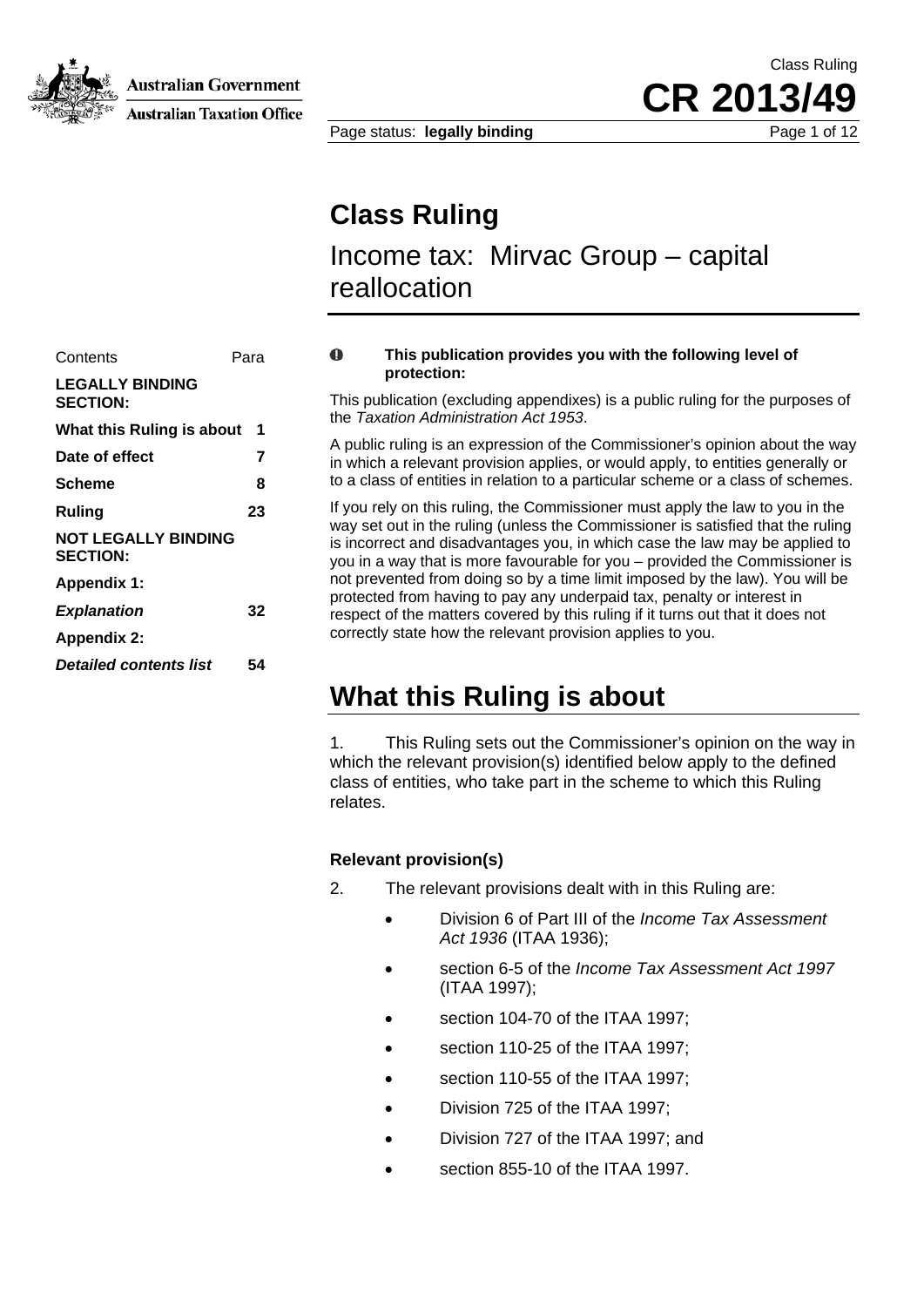Class Ruling **CR 2013/49**

Page 2 of 12 Page status: **legally binding** 

All legislative references in this Ruling are to the ITAA 1997 unless otherwise stated.

#### **Class of entities**

3. The class of entities to which this Ruling applies is the holders of Mirvac Group stapled securities (each stapled security consisting of a share in Mirvac Limited (Mirvac) stapled to a unit in Mirvac Property Trust (MPT)) who:

- (a) are registered on the Mirvac Group securities register on the Record Date of 13 June 2013;
- (b) hold their units in MPT and shares in Mirvac on capital account;
- (c) participate in the capital reallocation (Capital Reallocation) announced on 3 June 2013 and described in the Scheme part of this Ruling; and
- (d) are not subject to the taxation of financial arrangements rules in Division 230 in relation to gains and losses on their units or shares.

(Note – Division 230 will generally not apply to individuals, unless they have made an election for it to apply to them.)

In this Ruling, an entity belonging to this class of entities is referred to as a Securityholder.

#### **Qualifications**

4. The Commissioner makes this Ruling based on the precise scheme identified in this Ruling.

5. The class of entities defined in this Ruling may rely on its contents provided the scheme actually carried out is carried out in accordance with the scheme described in paragraphs 8 to 22 of this Ruling.

6. If the scheme actually carried out is materially different from the scheme that is described in this Ruling, then:

- this Ruling has no binding effect on the Commissioner because the scheme entered into is not the scheme on which the Commissioner has ruled; and
- this Ruling may be withdrawn or modified.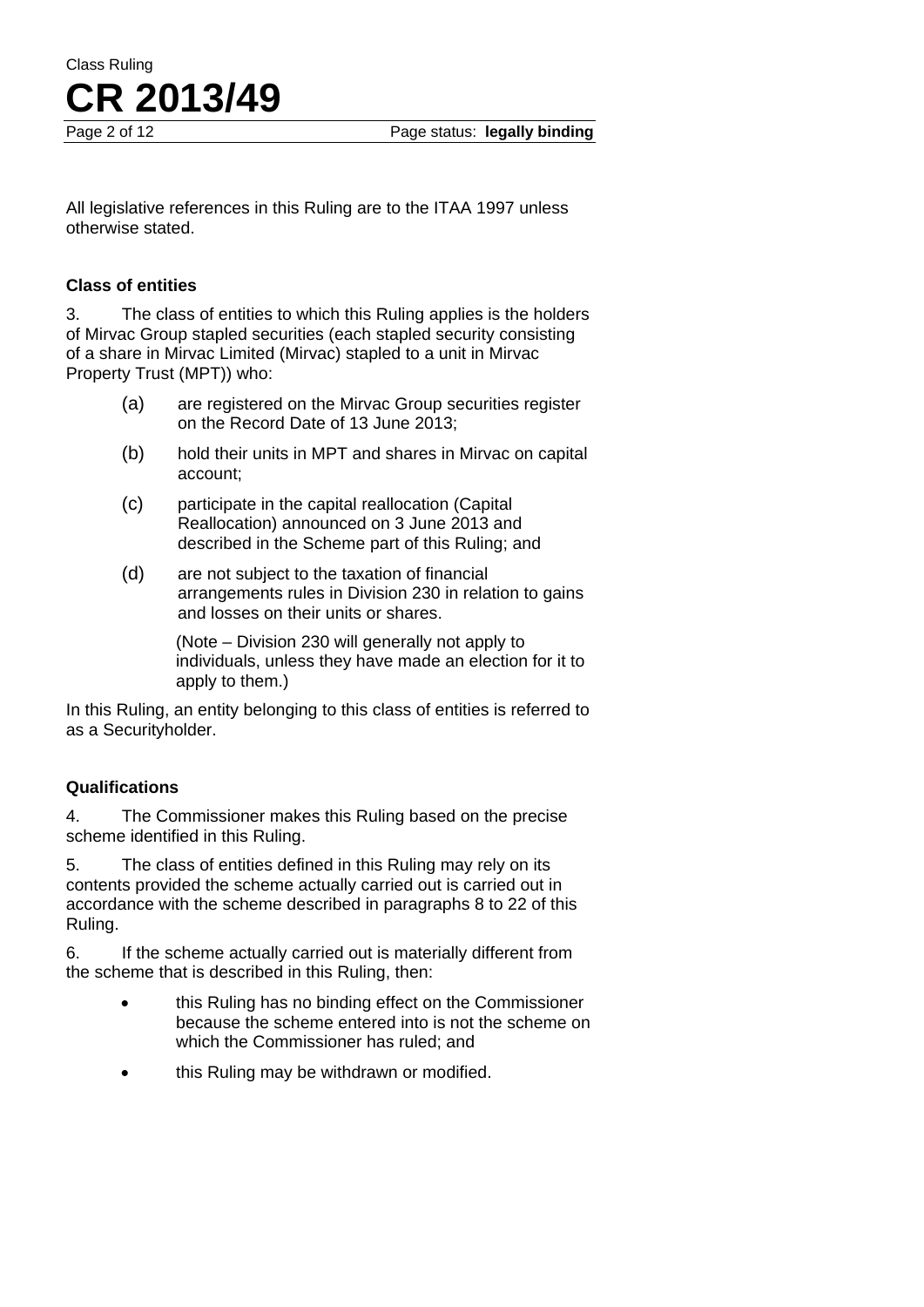Page status: **legally binding** Page 3 of 12

**CR 2013/49**

Class Ruling

### **Date of effect**

7. This Ruling applies from 1 July 2012 to 30 June 2013. The Ruling continues to apply after 30 June 2013 to all entities within the specified class who entered into the specified scheme during the term of the Ruling. However, this Ruling will not apply to taxpayers to the extent that it conflicts with the terms of a settlement of a dispute agreed to before the date of issue of this Ruling (see paragraphs 75 and 76 of Taxation Ruling TR 2006/10).

# **Scheme**

8. The following description of the scheme is based on information provided by the applicant. The following documents, or relevant parts of them, form part of and are to be read with the description:

- Class Ruling application dated 9 August 2012, including Appendices A to D as listed below:
	- (a) Appendix A Capital Reallocation Proposal flow chart;
	- (b) Appendix B Mirvac Group Capital Reallocation – Proposed resolutions and constitutional amendments;
	- (c) Appendix C Mirvac Group half year results 31 December 2011;
	- (d) Appendix D Pro-forma Class Ruling;
- Mirvac Constitution as amended dated 11 November 2010;
- MPT Amending Deed Poll dated 11 November 2010;
- MPT Supplemental Deed dated 17 November 2011;
- MPT Consolidated Constitution as at 17 November 2011;
- Mirvac announcement dated 3 June 2013; and
- Correspondence from the applicant providing further information.

**Note:** certain information has been provided on a commercial-in-confidence basis and will not be disclosed or released under Freedom of Information legislation.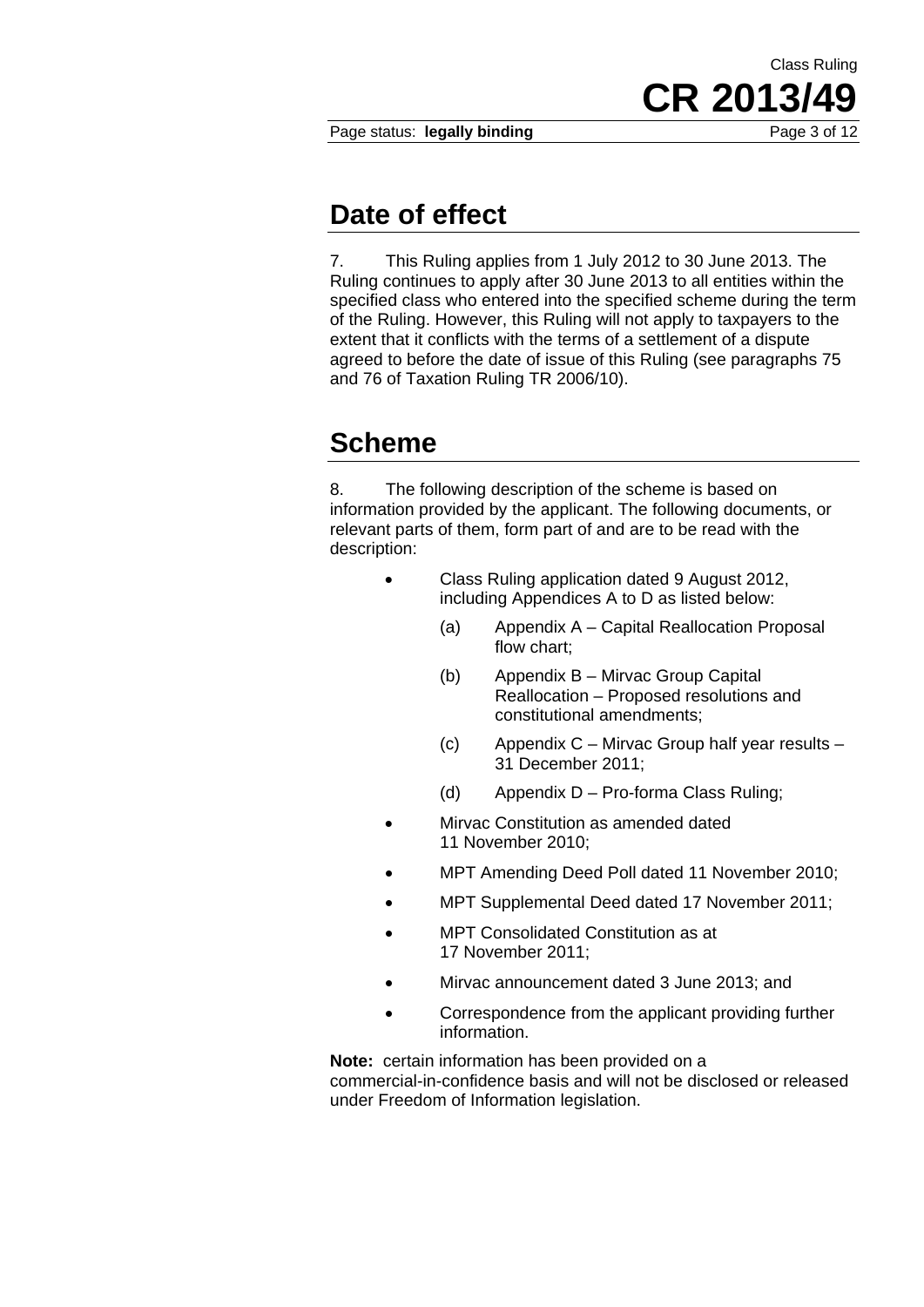Page 4 of 12 Page status: **legally binding** 

#### **Mirvac Group**

9. Mirvac Group is an Australian property group specialising in owning, managing and developing office, industrial and retail properties, primarily in Australia.

10. Mirvac Group consists of Mirvac and MPT and their controlled entities. Mirvac Funds Limited (MPT RE) is the responsible entity of MPT.

11. The Mirvac Group stapled security trades on the Australian Securities Exchange (ASX) as a single stapled security (ASX:MGR) and has been listed since 16 June 1999.

#### **The Capital Reallocation**

12. The Mirvac Group considers that the current gearing level within Mirvac may impede future investment plans for the Mirvac Group. It is considered that Mirvac requires further capital to support its current activities and reduce its gearing to a more sustainable level. In contrast, it is considered that MPT is presently capitalised in excess of its needs. The Capital Reallocation seeks to address this imbalance.

13. At the Annual General and General Meetings (the Meetings) of Mirvac Group held on 15 November 2012 Securityholders approved, amongst other things, a Capital Reallocation which included:

- a distribution of trust capital by MPT to all Securityholders of \$0.13655 per unit (MPT Capital Reduction Amount); and
- the trust capital being compulsorily applied on behalf of each Securityholder as a further capital contribution in respect of existing shares in Mirvac, as to \$0.13655 per share (Mirvac Contribution Amount).

14. Currently there are 3,662,714,758 MPT units and 3,662,714,758 Mirvac shares on issue. Consequently, the total MPT Capital Reduction Amounts and the total Mirvac Contribution Amounts are \$500,143,700.20 each.

15. The MPT Capital Reduction Amount will be debited to the contributed equity of MPT.

16. MPT RE will resolve that the distribution of the MPT Capital Reduction Amount be a distribution of trust capital.

17. The Mirvac Contribution Amount is to be contributed in respect of an existing share in Mirvac. No new shares will be issued by Mirvac under the Capital Reallocation.

18. The Mirvac Contribution Amount will be credited to Share Capital in Mirvac's accounts.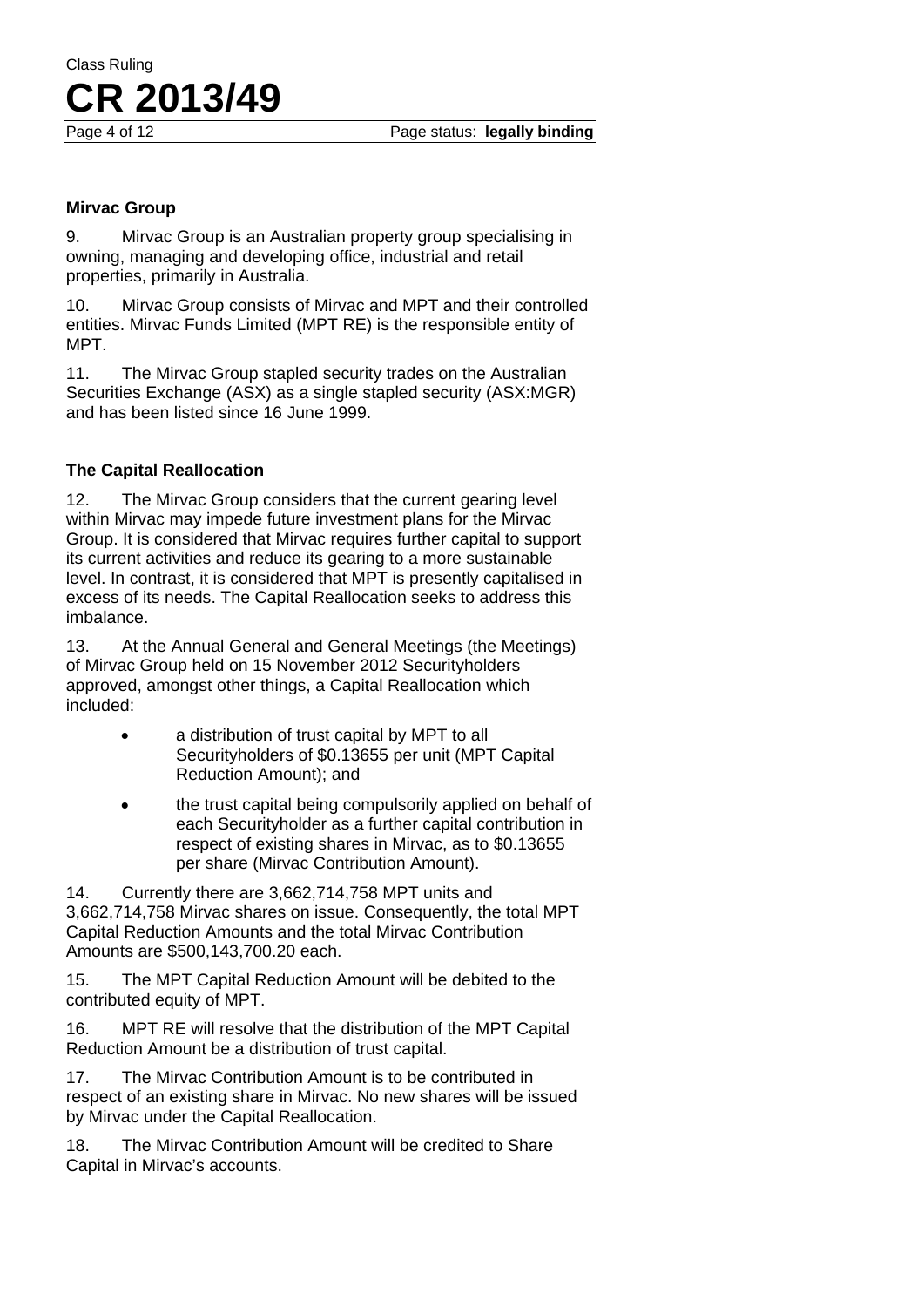19. Following the approval of Securityholders at the Meetings, the constitutions of both MPT and Mirvac have been amended to facilitate the Capital Reallocation as follows:

- the rights attaching to each share in Mirvac have been amended so that each Securityholder's liability in respect of their share in Mirvac will be increased by the amount of the Mirvac Contribution Amount (Mirvac Share Liability); and
- the MPT constitution has been amended to enable MPT RE to be irrevocably appointed as agent and attorney for each Securityholder for the purpose of consenting to the Mirvac Share Liability, and to apply the MPT Capital Reduction Amount, on behalf of each holder, as the Mirvac Contribution Amount in full satisfaction of the Mirvac Share Liability.

20. The amendments to the respective constitutions did not take effect until, amongst other things, the Mirvac Group made an announcement to the ASX on 3 June 2013 that the Capital Reallocation would be implemented on 14 June 2013.

21. In respect of Mirvac no entity, or no entity and its associates between them, has the right to receive at least 40% of any dividends, or distribution of capital as shareholders of Mirvac.

22. In respect of MPT no entity, or no entity and its associates between them, has the right to receive at least 40% of any distribution of trust income, or trust capital as unitholders of MPT.

# **Ruling**

#### **Non-assessable payment**

23. The MPT distribution of trust capital of \$0.13655 per unit will not be included in a Securityholder's assessable income under section 6-5 or pursuant to Division 6 of Part III of the ITAA 1936.

### **CGT event E4**

24. CGT event E4 happens in respect of each MPT unit when MPT pays \$0.13655 per unit to a Securityholder (section 104-70). For the purposes of section 104-70, the entire amount of \$0.13655 per MPT unit is a non-assessable part.

### **Capital gain**

25. A Securityholder will make a capital gain if the non-assessable amount of \$0.13655 per MPT unit exceeds the cost base of the unit (subsection 104-70(4)).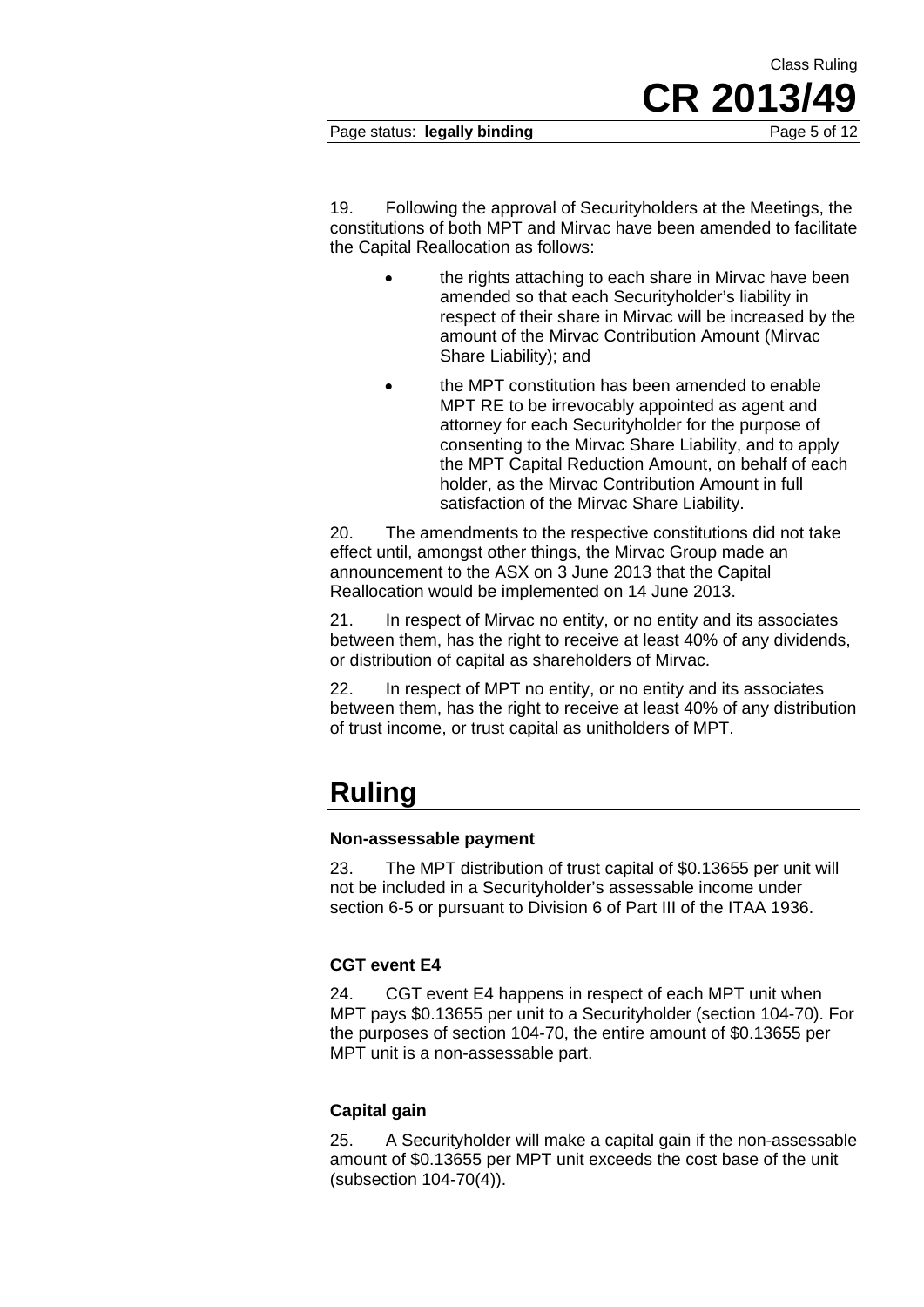Page 6 of 12 **Page status: legally binding** 

Class Ruling

#### **Cost base reduction**

**CR 2013/49**

26. Where a Securityholder makes a capital gain when CGT event E4 happens, the cost base and reduced cost base of the MPT unit will be reduced to nil (subsection 104-70(5)).

27. If the non-assessable amount of \$0.13655 per MPT unit is less than or equal to the cost base of the MPT unit, the cost base and reduced cost base of the MPT unit are reduced by that amount (subsection 104-70(6)).

#### **Foreign resident Securityholders**

28. A foreign resident Securityholder who is paid the non-assessable amount of \$0.13655 per MPT unit disregards any capital gain made from CGT event E4 if their MPT unit does not constitute 'taxable Australian property' (section 855-10).

#### **Capital contribution and cost base**

29. No CGT event will happen to a Securityholder as a result of the variation of the terms of each Mirvac share to increase the Securityholder's liability to contribute capital.

30. The fourth element of the cost base and reduced cost base of a Mirvac share will increase by \$0.13655 per share, which is the further share capital contribution in respect of each existing share in Mirvac (subsections 110-25(5) and 110-55(2)).

#### **Value shifting**

31. There will be no consequences for a Securityholder under Divisions 725 and 727.

**Commissioner of Taxation**  3 July 2013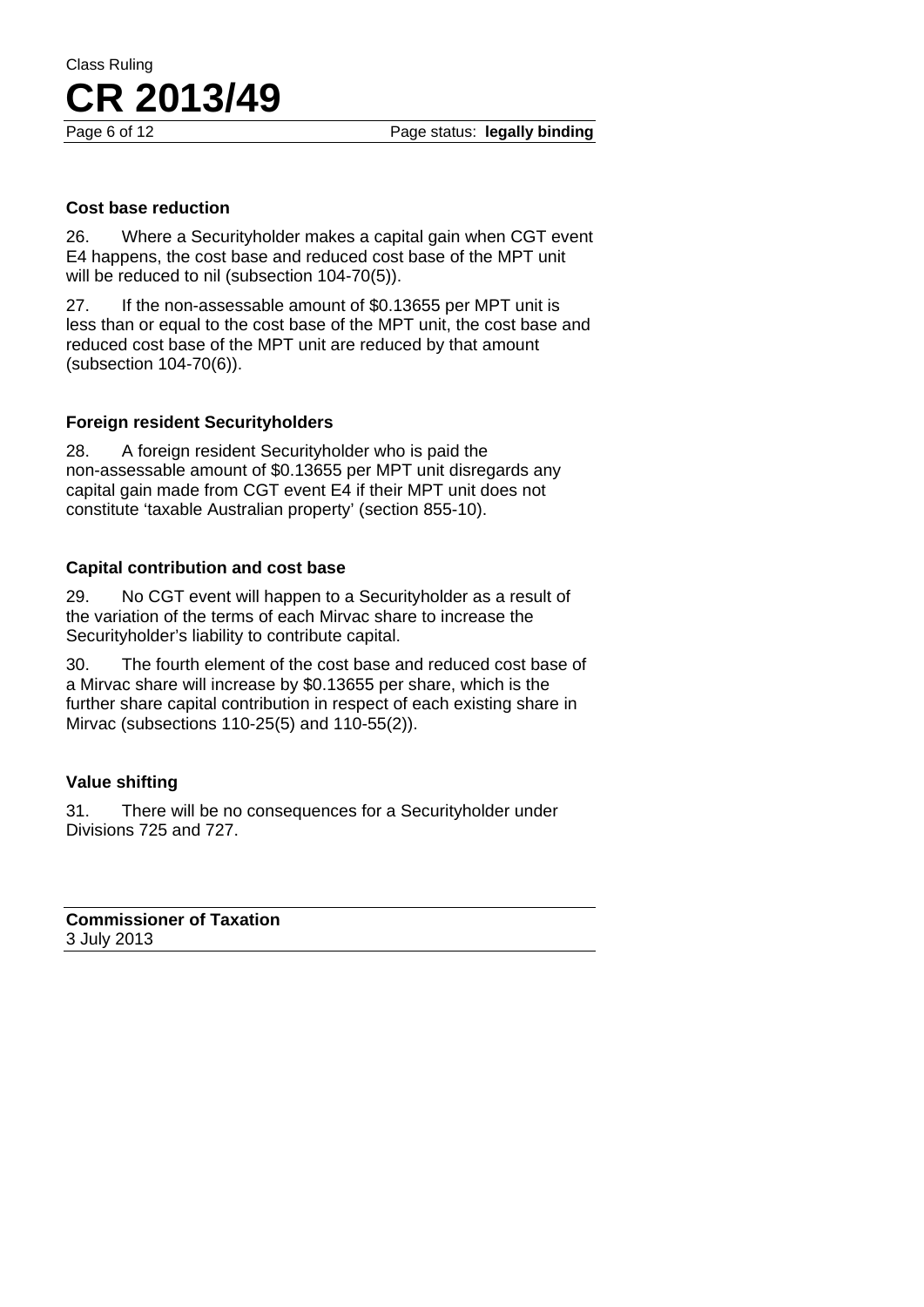Class Ruling

**CR 2013/49**

### **Appendix 1 – Explanation**

 $\bf{O}$ *This Appendix is provided as information to help you understand how the Commissioner's view has been reached. It does not form part of the binding public ruling.* 

#### **Non-assessable payment**

32. Subsection 6-5(1) provides that a taxpayer's assessable income includes income according to ordinary concepts (ordinary income). In *Scott v. Federal Commissioner of Taxation* (1966) 117 CLR 514; (1966) 10 AITR 367; (1966) 14 ATD 286, Windeyer J stated at CLR 526; AITR 375; ATD 293 that:

> Whether or not a particular receipt is income depends upon its quality in the hands of the recipient.

33. The MPT distribution of trust capital of \$0.13655 per unit will be a distribution of trust capital for the year ended 30 June 2013 (being a payment of corpus) and does not have the quality of income in the hands of the Securityholders and is not ordinary income under section 6-5.

34. On the basis that MPT RE will resolve that the distribution of the MPT Capital Reduction Amount will be a distribution of trust capital for the year ended 30 June 2013, the receipt of that distribution will not result in a Securityholder being presently entitled to a share of the income of MPT, and no amount will be included in that Securityholder's assessable income pursuant to Division 6 of Part III of the ITAA 1936.

#### **CGT event E4**

35. Under section 104-70, CGT event E4 happens if the trustee of a trust makes a payment to a unitholder in respect of their unit in the trust and some or all of the payment is not included in the unitholder's assessable income (non-assessable payment).

36. CGT event E4 happens in respect of each MPT unit when MPT pays \$0.13655 per unit to a Securityholder (section 104-70). For the purposes of section 104-70, the entire amount of \$0.13655 per MPT unit is a non-assessable part.

#### **Capital gain**

37. If CGT event E4 happens during an income year, a unitholder will make a capital gain if the total value of the non-assessable payments made by the trustee during the income year in respect of their unit exceeds its cost base (subsection 104-70(4)). A unitholder cannot make a capital loss when CGT event E4 happens.

38. A Securityholder will make a capital gain if the non-assessable amount of \$0.13655 exceeds the cost base of the unit (subsection 104-70(4)).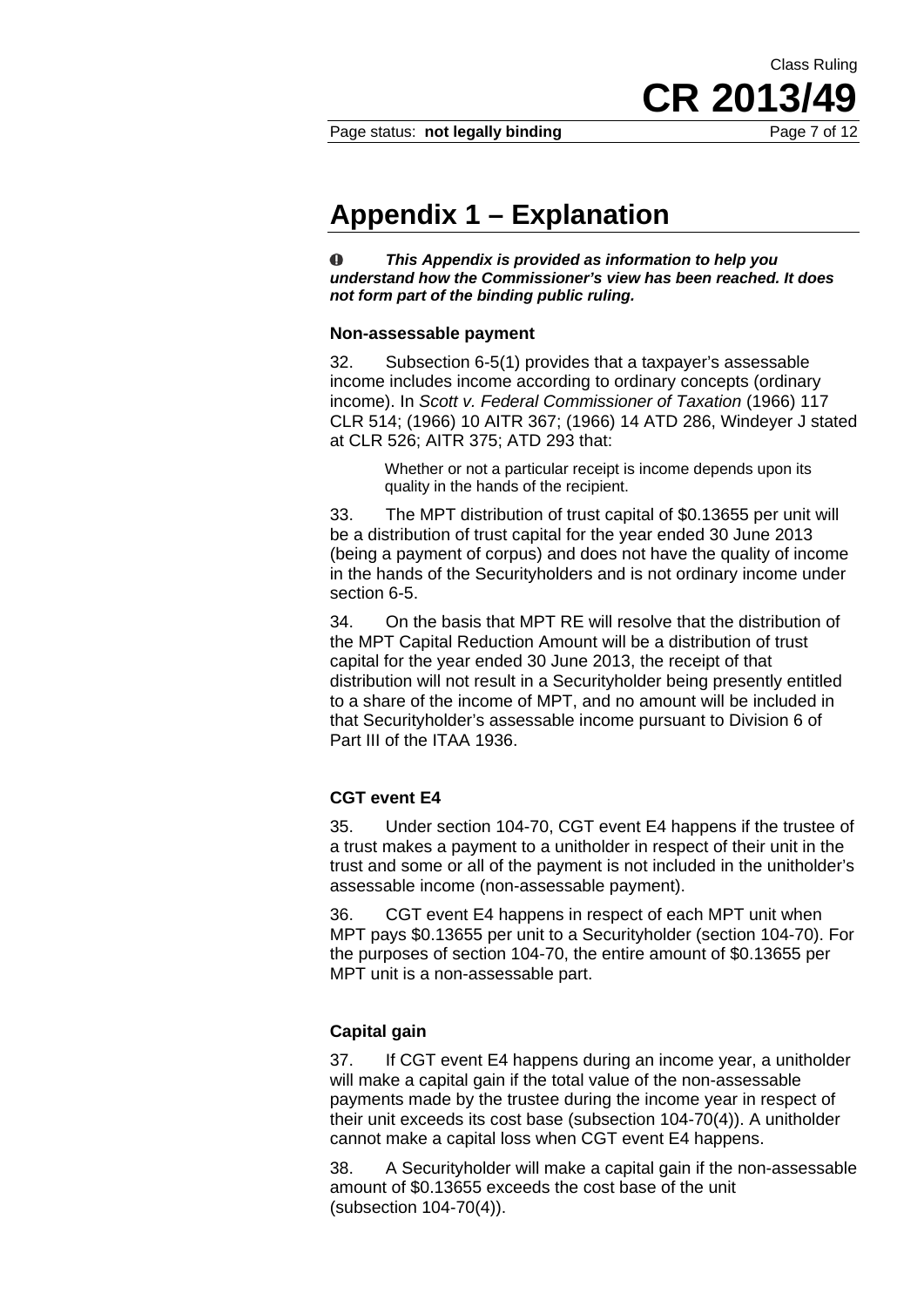Class Ruling **CR 2013/49**

#### **Cost base reduction**

39. When a unitholder makes a capital gain from CGT event E4 happening, the cost base and reduced cost base of the unit are reduced to nil (subsection 104-70(5)).

40. However, if the sum of the non-assessable payments is less than or equal to the cost base of the unit, the cost base and reduced cost base of the unit are reduced by that amount (subsection 104-70(6)).

41. Where the Securityholder makes a capital gain, the cost base and reduced cost base of their MPT unit is reduced to nil (subsection 104-70(5)).

42. If the non-assessable amount of \$0.13655 per MPT unit is less than or equal to the cost base of the unit, the cost base and reduced cost base of the MPT unit is reduced by that amount (subsection 104-70(6)).

#### **Foreign resident Securityholders**

43. Under subsection 855-10(1), an entity disregards a capital gain or capital loss made from a CGT event if they are a foreign resident, or the trustee of a foreign trust for CGT purposes, just before the CGT event happens in relation to a CGT asset that is not 'taxable Australian property'.

44. The term 'taxable Australian property' is defined in the table in section 855-15. The table sets out these five categories of CGT assets:

| Item 1            | taxable Australian real property;                                                                                                                        |
|-------------------|----------------------------------------------------------------------------------------------------------------------------------------------------------|
| Item 2            | an indirect Australian real property interest not covered by item<br>5;                                                                                  |
| Item <sub>3</sub> | a CGT asset used at any time in carrying on a business through<br>a permanent establishment in Australia and which is not<br>covered by item 1, 2, or 5; |
| Item 4            | an option or right to acquire a CGT asset covered by item 1, 2<br>or $3$ ; and                                                                           |
| Item 5            | a CGT asset that is covered by subsection<br>104-165(3) (choosing to disregard a gain or loss on ceasing to<br>be an Australian resident).               |

45. However, a foreign resident, or the trustee of a foreign trust for CGT purposes, just before CGT event E4 happens, cannot disregard under subsection 855-10(1) a capital gain from CGT event E4 happening if:

> • their MPT unit was an ' indirect Australian real property interest' (item 2 of the table in section 855-15);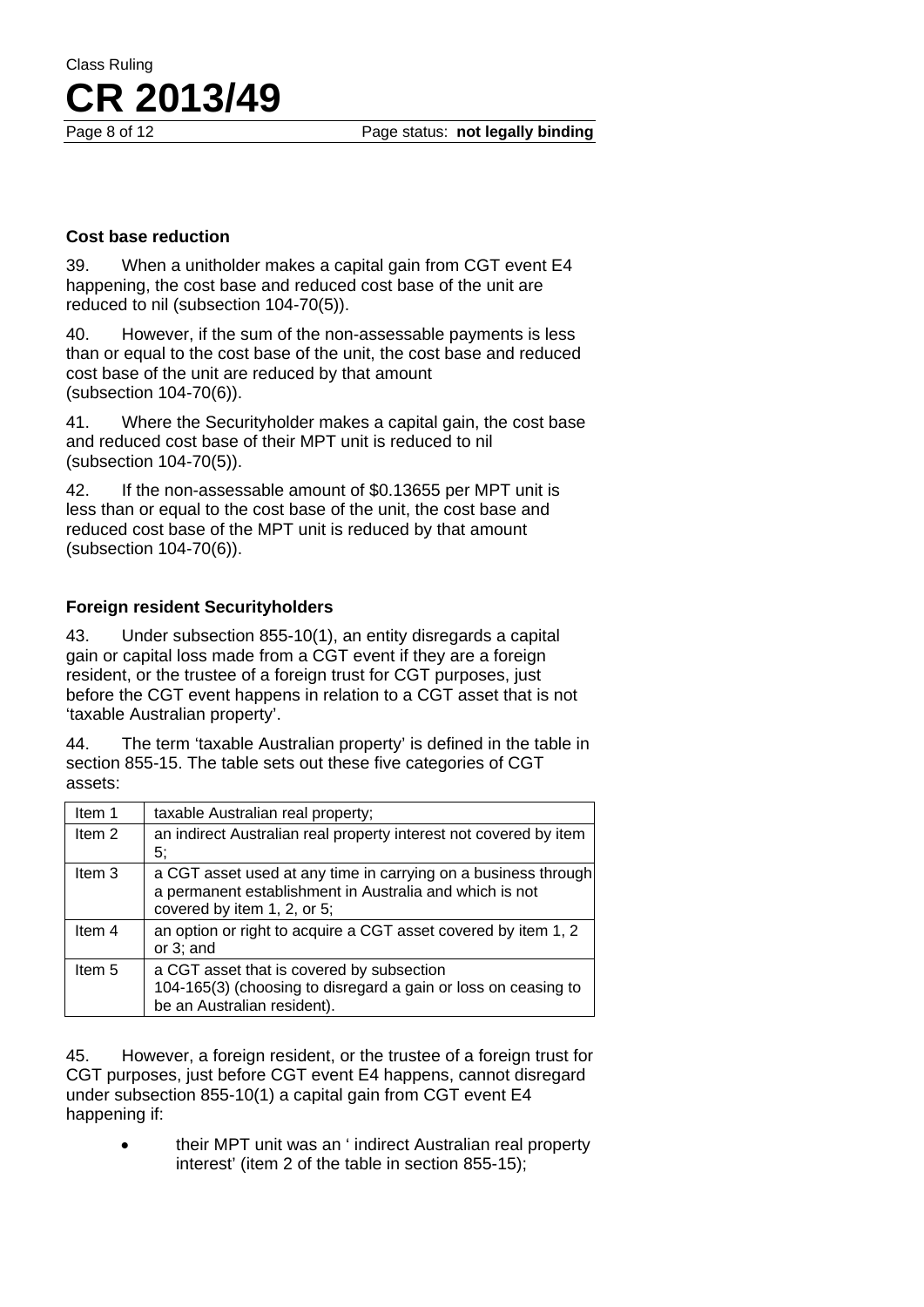Class Ruling

- their MPT unit had been used at any time by the foreign resident in carrying on a business through a permanent establishment in Australia (item 3 of the table in section 855-15); or
- their MPT unit was covered by subsection 104-165(3 ) (item 5 of the table in section 855-15).

46. A foreign resident Securityholder will have an 'indirect Australian real property interest' if it holds a membership interest in MPT, and the interest passes the 'non-portfolio interest test' (section 960-195) and the 'principal asset test' (section 855-30).

#### **Capital contribution and cost base**

47. The MPT distribution of trust capital of \$0.13655 per unit will be applied to each Mirvac share as a contribution of share capital. This contribution of share capital represents capital expenditure incurred by a Securityholder for the purpose of increasing or preserving the value of their Mirvac share.

48. The fourth element of the cost base and reduced cost base of each Mirvac share includes the amount of the share capital contribution that is referable to that share (subsection 110-25(5) and 110-55(2)).

#### **Value shifting**

49. There is a direct value shift under a scheme involving equity or loan interests in an entity where there is a decrease in the market value of some equity or loan interest and an increase or issue at a discount of other equity or loan interests (section 725-145).

50. There is an indirect value shift where there is an unequal exchange of economic benefits between two entities – the losing entity and gaining entity (subsection 727-150(3)).

51. There can only be consequences for a direct value shift if there is any entity that controls the target entity for value shifting purposes at some time during the scheme period as defined in section 725-55 (paragraph 725-50(b)). Section 727-355 sets out the relevant tests for whether an entity controls a company for value shifting purposes. Section 727-360 sets out the relevant tests for whether an entity controls a fixed trust for value shifting purposes.

52. There can only be consequences for an indirect value shift if the entities between which the value is shifted (the losing entity and the gaining entity) satisfy an ultimate controller test and/or a common ownership nexus test at some time during the indirect value shift period defined in subsection 727-150(7) (paragraph 727-100(c) and sections 727-105 and 727-110).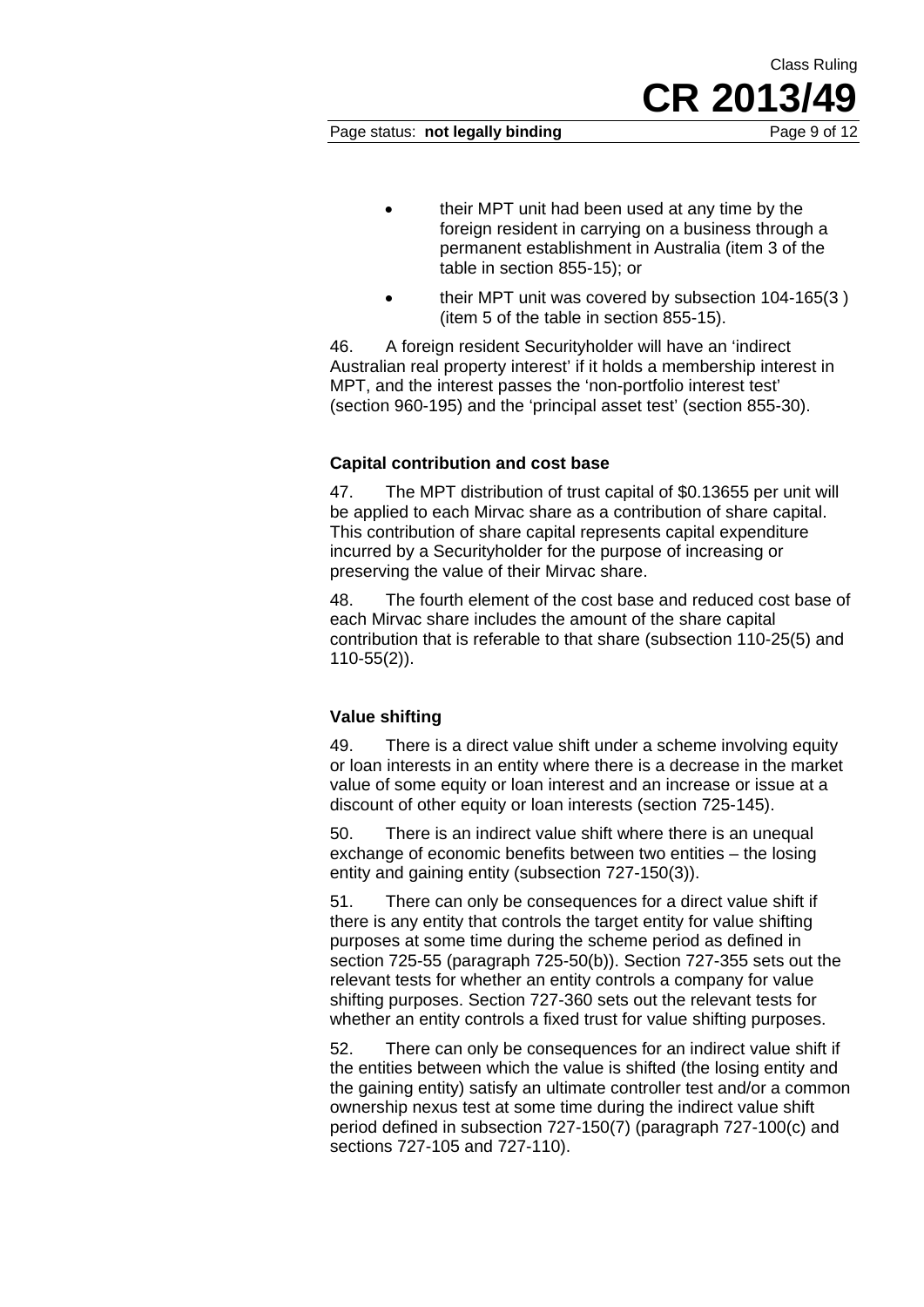

Page 10 of 12 **Page status: not legally binding** 

53. On the basis of the information provided, there was no entity that controlled Mirvac or MPT for value shifting purposes or that met, together with Mirvac or MPT, the ultimate controller test and/or the common ownership nexus test as described above. As a result, there are no consequences under Divisions 725 and 727 for any direct value shift or indirect value shift that occurs under the Capital Reallocation.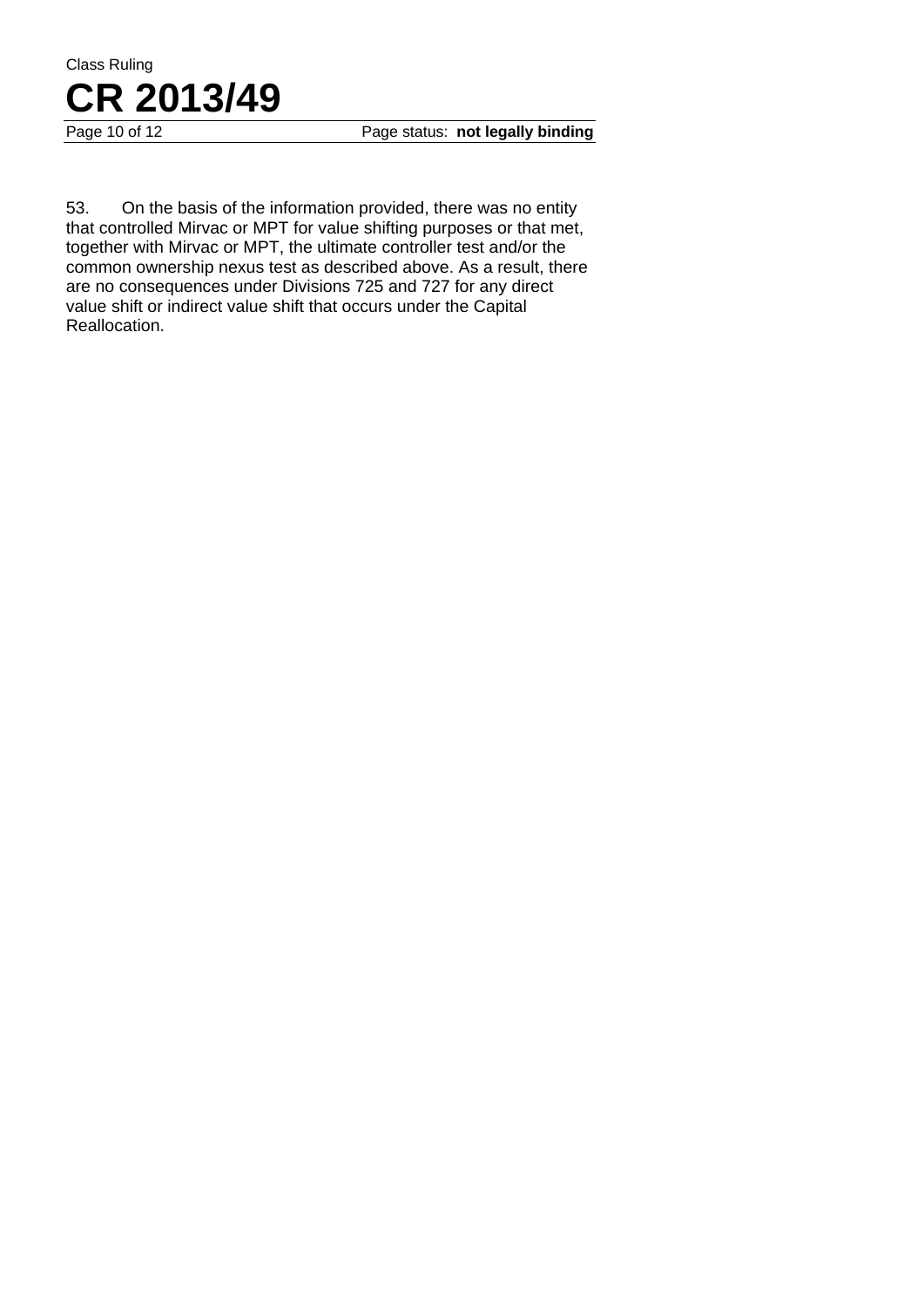Page status: not legally binding

CR 2013/49

Class Ruling

# **Appendix 2 – Detailed contents list**

| The following is a detailed contents list for this Ruling:<br>54. |                |  |
|-------------------------------------------------------------------|----------------|--|
|                                                                   | Paragraph      |  |
| What this Ruling is about                                         | 1              |  |
| Relevant provision(s)                                             | 2              |  |
| <b>Class of entities</b>                                          | 3              |  |
| Qualifications                                                    | $\overline{4}$ |  |
| Date of effect                                                    |                |  |
| <b>Scheme</b>                                                     |                |  |
| Mirvac Group                                                      | 9              |  |
| The Capital Reallocation                                          | 12             |  |
| <b>Ruling</b>                                                     | 23             |  |
| Non-assessable payment                                            | 23             |  |
| CGT event E4                                                      | 24             |  |
| Capital gain                                                      | 25             |  |
| Cost base reduction                                               | 26             |  |
| Foreign resident Securityholders                                  | 28             |  |
| Capital contribution and cost base                                | 29             |  |
| Value shifting                                                    | 31             |  |
| <b>Appendix 1 - Explanation</b>                                   | 32             |  |
| Non-assessable payment                                            | 32             |  |
| CGT event E4                                                      | 35             |  |
| Capital gain                                                      | 37             |  |
| Cost base reduction                                               | 39             |  |
| Foreign resident Securityholders                                  | 43             |  |
| Capital contribution and cost base                                | 47             |  |
| Value shifting                                                    | 49             |  |
| Appendix 2 - Detailed contents list                               | 54             |  |